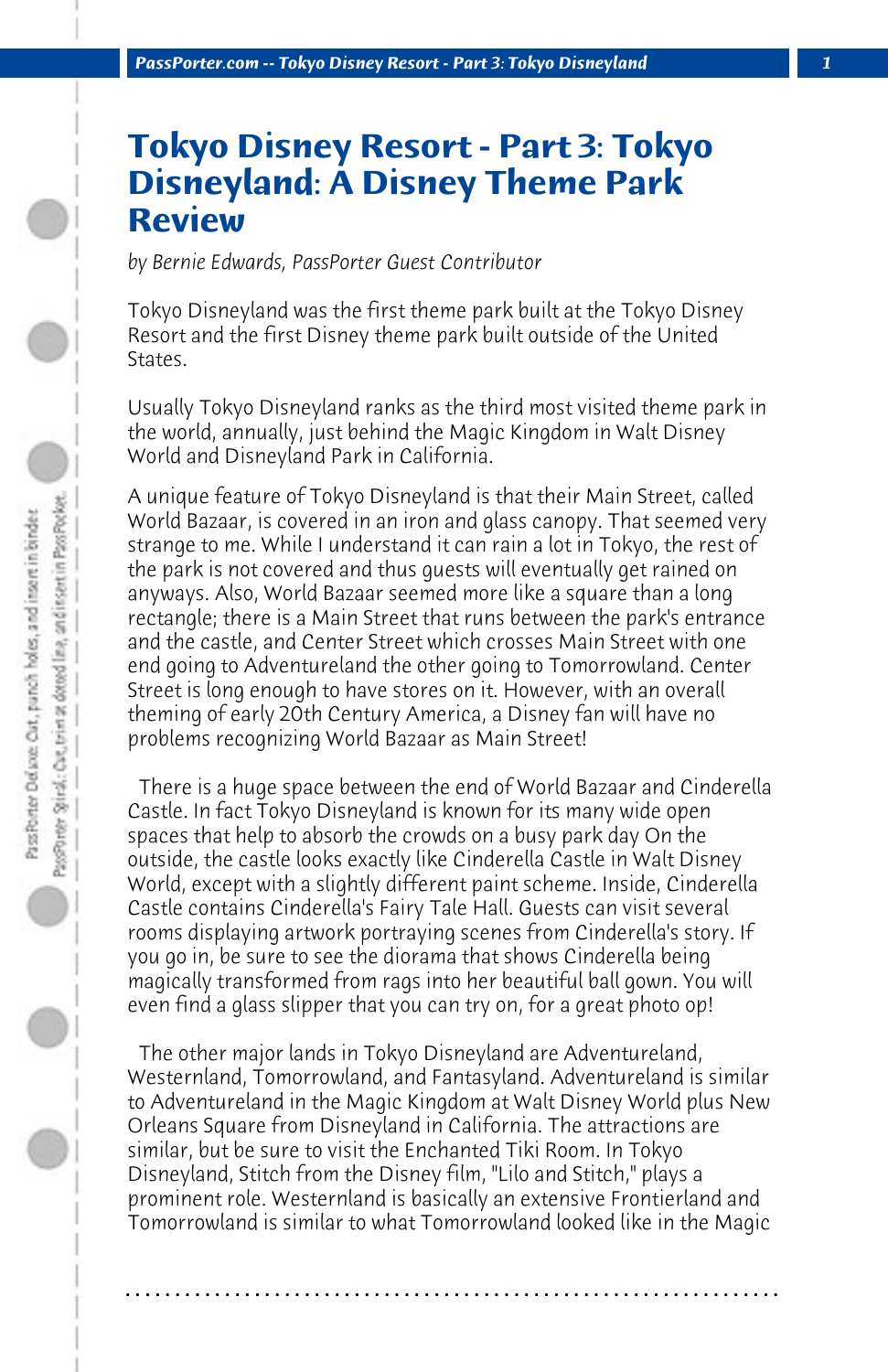Kingdom at Walt Disney World in the late 1970s and 1980s, though upgraded with modern attractions like Buzz Lightyear's Astro Blasters and Star Tours.

There are two minor lands at the park, Toontown and Critter Country. Toontown is very similar to Toontown in Disneyland in California. Critter Country is the same in concept as the version in California, but its implementation is much more extensive in Tokyo Disneyland. There are only two attractions in Critter Country, Splash Mountain and the Beaver Brothers Explorer Canoes, but there are some restaurants and shops that make the area well integrated and seem more extensive than it is. Splash Mountain itself should definitely not be missed. While it is very similar to the attraction in the Magic Kingdom in Walt Disney World, there are some unique scenes and there are effects in operation in Tokyo that I haven't seen in Walt Disney World in many years; a testament to the high level of maintenance at the Tokyo Disney Resort.

 An attraction not to be missed is Pooh's Honey Hunt, which opened in 2000 and exists only at Tokyo Disneyland. It is a fabulous trackless dark ride in Fantasyland, and it is a very popular. The queue for the ride zig-zags outside and then inside the show building among pages of a giant storybook introducing guests to the story. Guests are then loaded into honey pot cars comprised of two rows of seating with each row holding between two and three guests. The honey pot cars travel in groups of three. As they enter a room, they move in seemingly random directions and appear to dance with each other and with another car containing a heffalump and a woozle. This is definitely an attraction that should not be missed! I think it is the best "dark ride-like  $\&\#39$ ; Disney attraction that I have ever experienced.

 Another attraction that doesn't exist in the United States is Monsters, Inc. Ride and Go Seek. This attraction is also a dark ride, and it can be found in Tomorrowland. The scenes take place after the events of the Disney / Pixar film. It is consistant with Monsters, Inc Laugh Floor in the States in that instead of trying to scare children to collect power, the monsters now want laughter. That theme, however, is about the only thing similar to the attraction in the United States. At Tokyo Disneyland, guests play flashlight tag with various monsters. Each guest boards a two- to three-person vehicle and grabs a flashlight. Guests can point at various objects and monsters, activating special features and making some monsters come to life. It is a fun attraction!

 I am a huge fan of The Haunted Mansion and like to experience it whenever I visit a Disney park. The Tokyo Disneyland version has a nice special effect: a book walks across the floor on its own. Besides that, however, I thought it was very similar to the Haunted Mansion in Walt

**. . . . . . . . . . . . . . . . . . . . . . . . . . . . . . . . . . . . . . . . . . . . . . . . . . . . . . . . . . . . . . . . . .**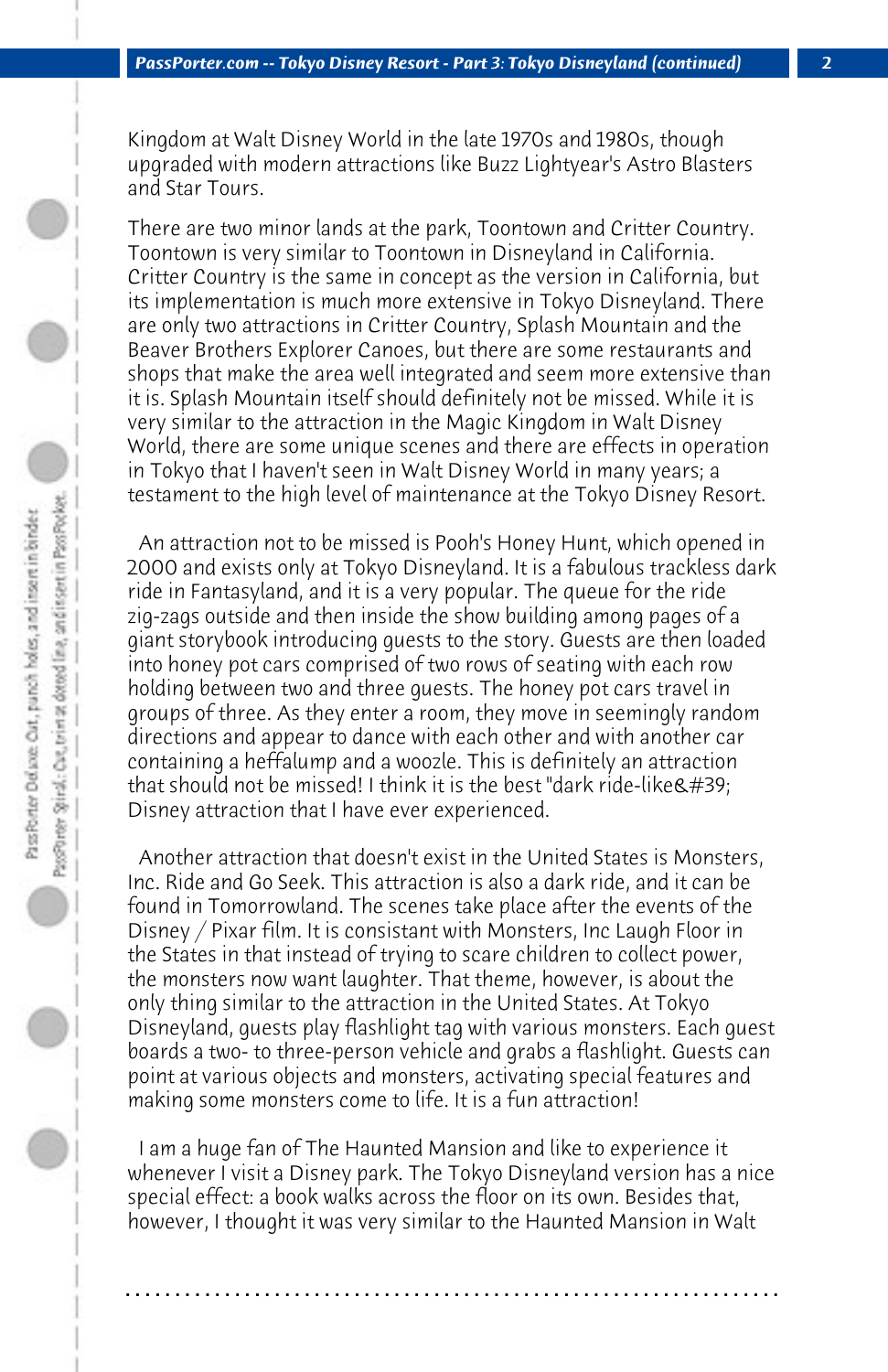Disney World. By the way, if you are a fan of the Pirates of the Caribbean attraction and want to experience it the way it was before it was modified to be more politically correct, then definitely try out the attraction in Tokyo Disneyland.

 I watched the daytime parade, Jubilation, and the nighttime parade called Tokyo Disney Electrical Parade Dreamlights. Both were enjoyable to watch, but if you only have time to watch one, then I definitely recommend watching Dreamlights. It is very similar to the Main Street Electrical Parade now being performed at the Magic Kingdom in Walt Disney World, but it has several unique and absolutely fabulous floats that should not be missed. There are also several stage shows to enjoy at Tokyo Disneyland. One that I was really looking forward to was One Man's Dream II -- The Magic Lives On, but it was closed for refurbishment when I was there. In that show guests watch Walt Disney's imagination give birth to Mickey Mouse and other classic Disney characters. It is supposed to be a great show, and I'm sorry I missed it.

 There are a lot of quick service and table service restaurants, and snack vendors, throughout Tokyo Disneyland. I had lunch at the Blue Bayou restaurant, which was very similar in atmosphere and appearance to Blue Bayou in Disneyland in California; however, then menu was a lot different. I was very disappointed in my selection, but I should have known better and stuck to a restaurant serving more Asian-style dishes. I had dinner at the Queen of Hearts quick service restaurant in Fantasyland, which I thought was wonderfully themed on both the outside and inside. The food was also good. I definitely recommend trying out the Queen of Hearts on your visit to Tokyo Disneyland. At the very least, go in and get a snack. It is worth seeing even if you aren't hungry!

 By the way, some of the very long lines in the park are to purchase popcorn in various souvenir popcorn buckets. You can find a lot of flavors not normally found in the United States, so definitely experiment. When I was there a stand selling honey-flavored popcorn had the longest line; the smallest line was for "regular" buttered popcorn with salt, which was actually hard for me to find! Most stands offer their own unique souvenir bucket, so be sure to look around for the bucket and flavor that you want.

 Tokyo Disneyland is a great Disney theme park that in many ways encompasses some of the best features of both Disneyland in California and Walt Disney World in Florida. If you only have one day at the Tokyo Disney Resort, I would focus on Tokyo DisneySea because it is so unique. However, if you have two days then I would definitely suggest

**. . . . . . . . . . . . . . . . . . . . . . . . . . . . . . . . . . . . . . . . . . . . . . . . . . . . . . . . . . . . . . . . . .**